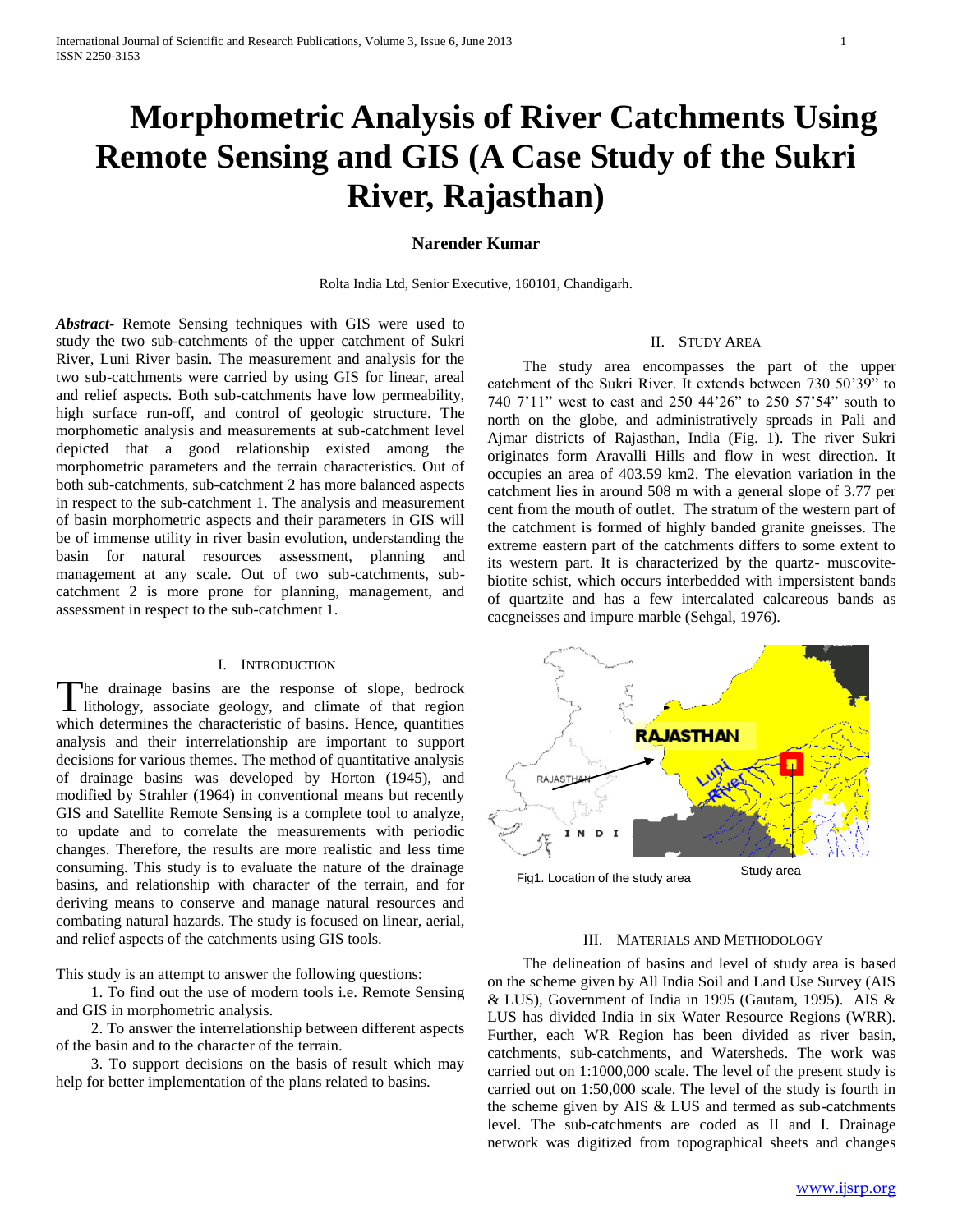were incorporated from LANDSAT ETM+, October, 22, 2000 (www.landsat.org). The ordering of drainage reached to the fifth order as highest order in both sub-catchments (Fig. 3). The software package which was used is ArcGIS, GIS software. The symbols of the parameters used are of standard usages. The parameters computed include stream orders and stream numbers, cumulative length and stream orders, mean cumulative length and stream orders, stream length ratio, bifurcation ratio, drainage density, stream frequency, form factor, circulatory ratio, elongation ratio, constant of channel maintenance, relative relief, percentage of slope, and relief ratio. The statistical methods were also applied to validate data and to obtain further precise results. The various aspects were studied for their inter-relationship which helps to depict the nature of the sub-catchments.



#### **Fig2. The study area**



Fig.3 Exponential negative relationship between numbers of strems to their respective orders

### IV. RESULTS

## **Linear Aspects**

 **Stream numbers and Stream Orders:** The numbers of streams (N) decreases geometrically with their respective stream orders (¬u). The exponential negative relationship between stream orders and numbers of stream to the respective orders confirm that the both sub catchments have complex terrain and compact bedrock (Nag,1998) (Fig.3) and has little bit variation.

 **Mean Stream Length and Stream Order:** Mean stream length is the product of stream length  $(L\neg u)$  of any order to their numbers (N). The relationship is positive for both the sub catchments. It confirmed that the sub catchments are controlled by lithology and structure. It tends to be elongated as the orders increases (Hack, 1957). Out of the two, sub-catchment 2 seems more linear in relationship than sub-catchment 1 (Fig 4).

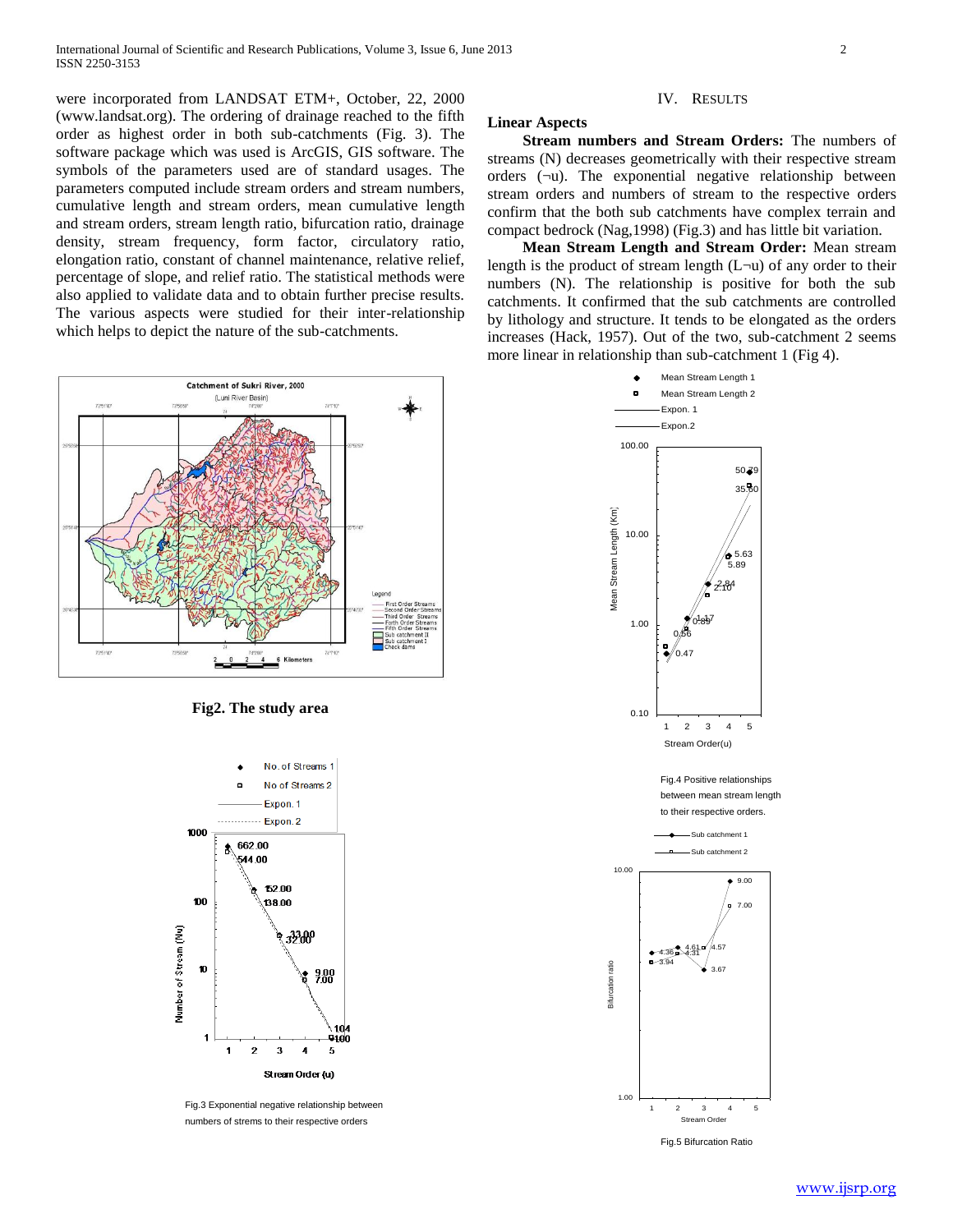**Stream Length Ratio:** Stream Length Ratio is the resultant of mean stream length of any order (Lu) to the mean stream length of next higher order (Lu+1). It is negatively related to their respective orders. The values of sub catchment 1 (0.66- 0.16), and sub- catchment 2 (0.63-0.007) decreases with an increase in order with the exception of ratio of third order in the II sub catchments. It reveals that hard terrain is dissected and controlled by structure, and the streams have limited length of lower order steams (Joji, 2001). The ratio maintenance in the sub catchment 2 is more than sub catchment 2 (Fig. 5).

 **Bifurcation Ratio:** Bifurcation ratio (Rb) is the ratio between the numbers of segments of any given order (Nu) to the number of segments of next higher order (Nu+1). The medium to extremely high Rb ratio of the both catchments shows the structural and lithologic control on the on-going drainage development. The high ratio shows elongated shape of the two sub-catchments (Nag, 1998). The ratios are four and above four  $(4.5 - 9)$  of sub catchment 1 and  $3.9 - 7$  of sub catchment 2) that shows higher structural control and elongated shape of the both sub catchments. The sub catchment 2 has lower values than sub catchment 1, which shows less dissection and less elongation (Fig. 6).

#### V. AREAL ASPECTS

**Drainage Density:** The total sum of length of segments ((  $\Sigma$ N)¬u) to the basin area (Au) is an expression of drainage density (Dd). The length per unit area is the measuring unit. The drainage density of the two sub catchments (2.93 km. Km-2 for sub catchment 1 and 2.59 km. Km-2 for sub catchment II) is an influence of structurally controlled low permeable rock strata with less vegetation cover. It increases high surface runoff, which cause erodability of rock, and loss of thin cover of topsoil. Out of the two, sub-catchment 2 has less drainage density in comparison to sub catchment 1.



Fig.6 Stream Length Ratio

 **Stream Frequency:** The ratio between total number of segments (Nu $\neg$ ) and area of a basin (A $\neg$ u) is termed as stream frequency  $(Fu\neg)$ . A dimensionless ratio is a measure of texture (in geomorphologic terms) of the drainage basin (Sharma, 1986). The ratio more than three shows the very rough texture and high run off on medium to high relief of low permeability (Reddy, 2002). Out of the two, sub-catchment I (4.64) facing more erosion in comparison to the sub catchment II.

 **Texture Ratio:** The ratio between first order stream (Nu1) and perimeter of a basin (P) is termed as texture ratio (T). Terrain lithology, infiltration capacity, and relief are the determining factors of it (Reddy, 2002). The sub catchments with high ratio indicate low infiltration and complex relief with very low permeability. These collectively increase runoff to a higher level (Sujata, 1999). The sub catchment 1 (6.65) is more affected than sub catchment 2 (5.49).

 **Form Factor:** The dimensionless ratio between basin area (Au) and the square of basin length (Lb2) is form factor (Rf). The shape of basin is identified by this ratio. Zero value confirms highly elongated shape and one indicates circular shape of the basin. Low form factor ratio will be for basins of flatter peak flow for longer duration (Biswas,1999) with less side flow for shorter duration and main flow for longer duration (Reddy, 2002), and vice versa for high ratio. The values of the two subcatchments are 0.24 and 0.26, which shows flatter peak flow for longer duration in moderately elongated shape. Both the subcatchments are of the same character.

 **Circularity Ratio:** The dimensionless ratio of area of basin (Au) to the area of the circle having the same perimeter of the same basin (Miller, 1935). Similar to form factor, value nearer to one means more circular shape (Strahler, 1964). Runoff in circular shape basins gets more time to stay. Therefore, circular to elongate basin is inversely related in their character of movement (rapid or slow) of run off to outlet and infiltration. These are further subjected to lithology, slope and land cover of the basins or sub catchments. The both sub-catchments have values less than 0.5 which indicate elongated shape.

 **Elongation Ratio:** It is the ratio between diameter of the circle having same area as of the basin and to the length of the same basin. Higher value indicates high infiltration capacity and low run off conditions and vice versa (Reddy, 2002). The values (0.50 for sub catchment 1 and 0.52 for sub catchment 2) indicate high run off and elongated shape of sub catchments.

#### **Relief Aspects**

 The height of the mouth of the catchment is 320 meters from the sea level. The relief of catchment varies in between 508 m from the height of the catchment mouth. The percentage of slope is approximately 3.77 per cent.

 **Relief Ratio:** Relief ratio (Rn) is the response of horizontal distance between two points (H) to the vertical difference between the same two points (L). The low values, 0.04 and 0.02 for sub catchments 2 and 1 respectively are results of low permeable and less slope. As the basin area decrease, relief ratio increases and vice versa (Joji, 2001).

 **Constant of Channel Maintenance:** It is the inverse of drainage density and expressed with dimension of square per unit. It is defined as the area of the basin needed to develop and sustain a unit length of stream channel (Schumm, 1956).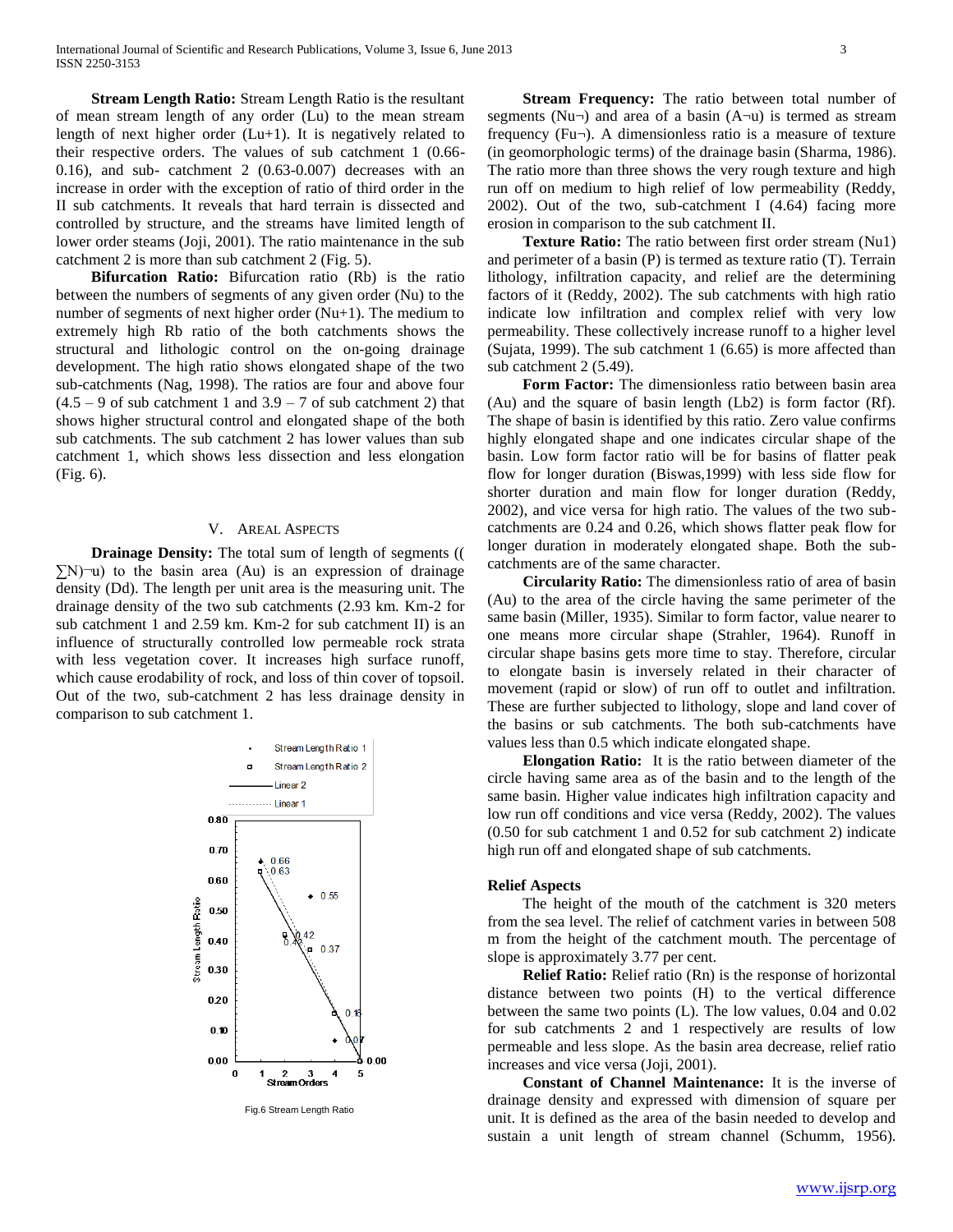Permeability, rock type, relief, vegetation and duration of rainfall are the affecting factor. The low values of sub-catchments 2 (0.39) and 1 (0.34) indicate that there is low permeability, moderate to steep slope and high surface run off.

#### VI. RELIEF ASPECTS

 The height of the mouth of the catchment is 320 meters from the sea level. The relief of catchments varies in between 508 m from the height of the catchments mouth. The percentage of slope is approximately 3.77 per cent.

 **Relief Ratio:** Relief ratio (Rn) is the response of horizontal distance between two points (H) to the vertical difference between the same two points (L). The low values, 0.04 and 0.02 for sub catchments 2 and 1 respectively are results of low permeable and less slope. As the basin area decrease, relief ratio increases and vice versa (Joji, 2001).

 **Constant of Channel Maintenance:** It is the inverse of drainage density and expressed with dimension of square per unit. It is defined as the area of the basin needed to develop and sustain a unit length of stream channel (Schumm, 1956). Permeability, rock type, relief, vegetation and duration of rainfall are the affecting factor. The low values of sub-catchments 2 (0.39) and 1 (0.34) indicate that there is low permeability, moderate to steep slope and high surface run off.



Fig. 7 Cumulative Length vs. Form Factor

## **Inter-Relationship among Areal, Linear, and Relief Aspects**

 **Cumulative Length of Streams vs. Form Factor:** The high cumulative length and low form factor values indicate that all streams more or less equally contribute to the run off for a longer duration. Therefore, intensity of erosion is high in both the sub catchments. The sub-catchment 2 would be preferred having higher values in case of cumulative stream length and the same value in case of from factor to the sub catchment 1 (Fig 7).





 **Cumulative Length of Streams vs. Drainage Density:**  The inter-relationship between two variables indicates more length and drainage density. The sub-catchment 2 has high cumulative length and low drainage density in respect to the subcatchment 1. It reveals that the sub catchment 2 has more capacity to sustain more streams than sub-catchment 1. Sub catchment 1 faces low infiltration and more erosion prone than sub catchment 2 (Fig 8).

 **Area vs. Drainage Density:** The more drainage density and less area of sub catchment 1 shows more degradation than sub catchment 2, which has more area and less drainage density (Fig. 9).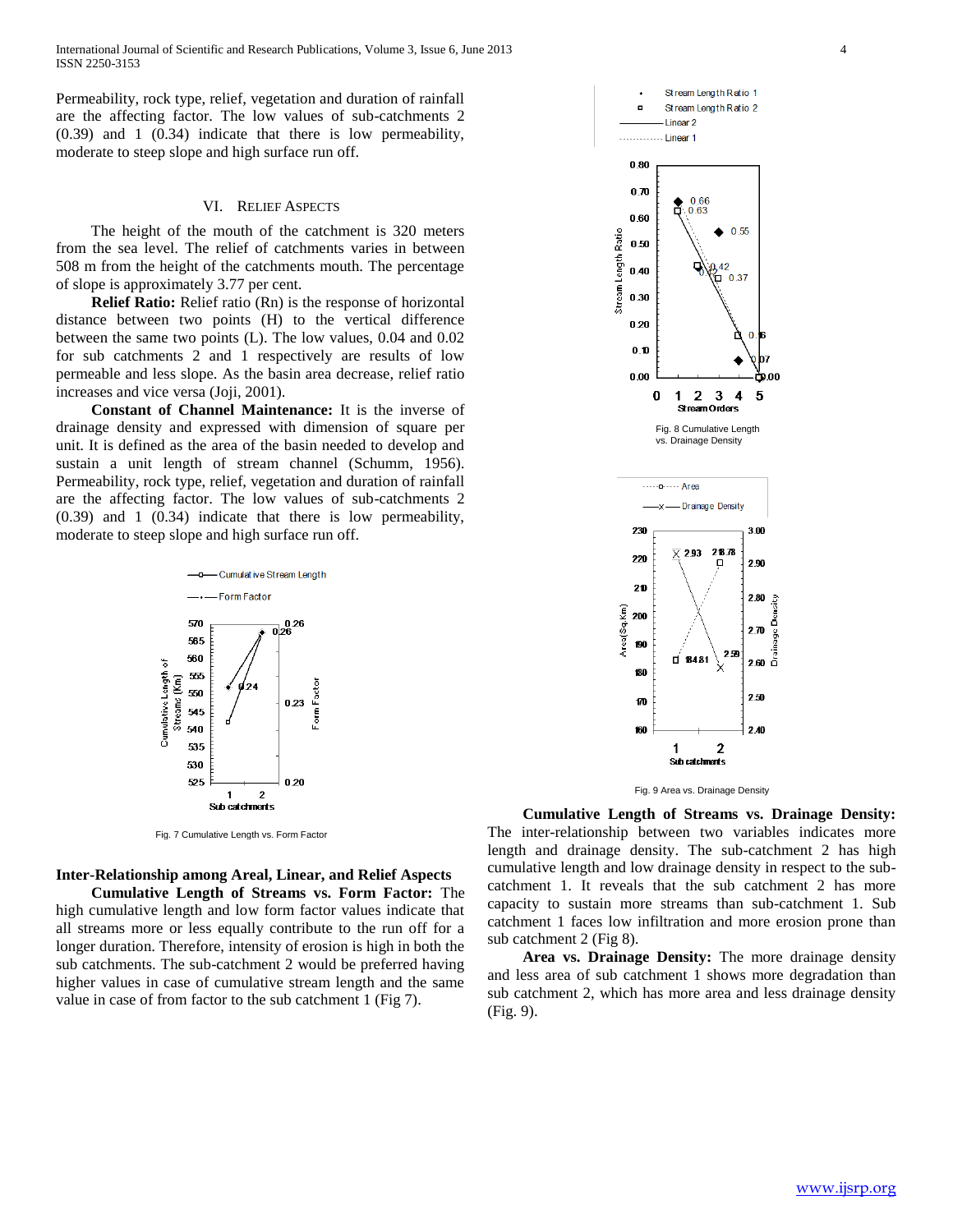

 **Total Segments vs. Cumulative Length of Segments:** The number of streams of the both sub catchments exceeds over their stream length. It indicates very low permeability, structural

control over drainage development, and moderate to high relief. The sub catchments 2 and 1 show very less infiltration, and shorter duration water flow. But the sub catchments 2 have less cumulative length and less number of streams in comparison to sub catchments 1(Fig. 10).

### VII. MAJOR FINDINGS

 The study has undertaken by using modern tool and techniques Remote Sensing and GIS which leads towards more precise and accurate results. In this case study, some morphometric parameters has been studied: individually and in inter-relationship among them. The analysis reveals that low infiltration; high surface run off, low permeability and structure of the catchments (sub-catchments) controls the development and sustenance of drainage. The results have an agreement for any drainage basin of similar, lithology, associate geologic and structure with same climatic conditions. Sub-catchment 1 has less Various studies can be undertaken similar to the present with high resolution and geometrically correct satellite data, which helps to understand surface and sub surface realities for conservation and management of natural resources, and combating natural hazards.

**Table 1. Morphometric aspects of Sub-catchment 1.**

**TABLES**

| ld | lu |     |        | ΣL     | <b>Standard</b><br><b>Deviation</b> | Co-efficient of Variability $Rb$ |      |      | ΣL          | $ R_1$ |
|----|----|-----|--------|--------|-------------------------------------|----------------------------------|------|------|-------------|--------|
|    |    |     |        |        |                                     |                                  |      |      |             |        |
|    |    | 662 | 308.00 | 308.00 | 0.278                               | 1.672                            | 4.36 | 0.47 | 0.47        | 0.66   |
|    |    | 152 | 106.60 | 414.60 | 0.593                               | 1.182                            | 4.61 | 0.70 | 1.17        | 0.42   |
|    |    | 33  | 55.30  | 469.90 | 1.591                               | 1.053                            | 3.67 | 1.68 | 2.84        | 0.55   |
|    |    |     | 27.40  | 497.30 | 2.383                               | 1.277                            | 9.00 | 3.04 | 5.89        | 0.07   |
|    |    |     | 44.90  | 542.20 |                                     | OI                               | 0.00 |      | 44.90 50.79 | 0.00   |

**Table 2. Morphometric aspects of Sub-catchment 2.**

| ld | lu | ıΝ              |        | ΣL     | <b>Standard</b><br>Deviation | Co-efficient of Variability R <sub>b</sub> |      |              | $\Sigma$ L |      |
|----|----|-----------------|--------|--------|------------------------------|--------------------------------------------|------|--------------|------------|------|
|    |    | 544             | 302.90 | 302.90 | 0.337                        | 1.652                                      | 3.94 | 0.56         | 0.56       | 0.63 |
|    |    | 138             | 122.30 | 425.20 | 0.87                         | 1.018                                      | 4.31 | 0.89         | 1.45       | 0.42 |
|    |    | 32 <sub>l</sub> | 67.10  | 492.30 | 1.405                        | 1.492                                      | 4.57 | 2.10         | 3.54       | 0.37 |
|    |    |                 | 39.40  | 531.70 | 2.875                        | 1.957                                      | 7.00 | 5.63         | 9.17       | 0.16 |
| 5  |    |                 | 35.60  | 567.30 |                              |                                            |      | $0.00$ 35.60 | 44.77      | 0.00 |

| Table 3. Definition and dimensions for sub-catchments 2 and 1. |  |
|----------------------------------------------------------------|--|
|----------------------------------------------------------------|--|

| <b>Aspects</b>                           | Sub catchment 1 | <b>Sub catchment 2 Dimension</b> |                | <b>Definition</b>                     |
|------------------------------------------|-----------------|----------------------------------|----------------|---------------------------------------|
|                                          |                 |                                  |                |                                       |
| Area (A <sub>u</sub>                     | 184.81          | 218.78                           | $Km^{-2}$      |                                       |
| No. of Stream (N                         | 857             | 722                              |                |                                       |
| Length of basin $(Lb)$                   | 27.29           | 29.14                            | <b>Km</b>      |                                       |
| Perimeter (P                             | 99.79           | 99.04                            | K <sub>m</sub> |                                       |
| Area of Circle                           | 792.56          | 778.66                           | $Km^{-2}$      |                                       |
| Radius of Circle                         | 7.66            | 8.34                             | Km             |                                       |
| Horizontal distance between two vertical | 20              | 14                               | Km             | $H =$ Horizontal distance between two |
| points                                   |                 |                                  |                | vertical points                       |